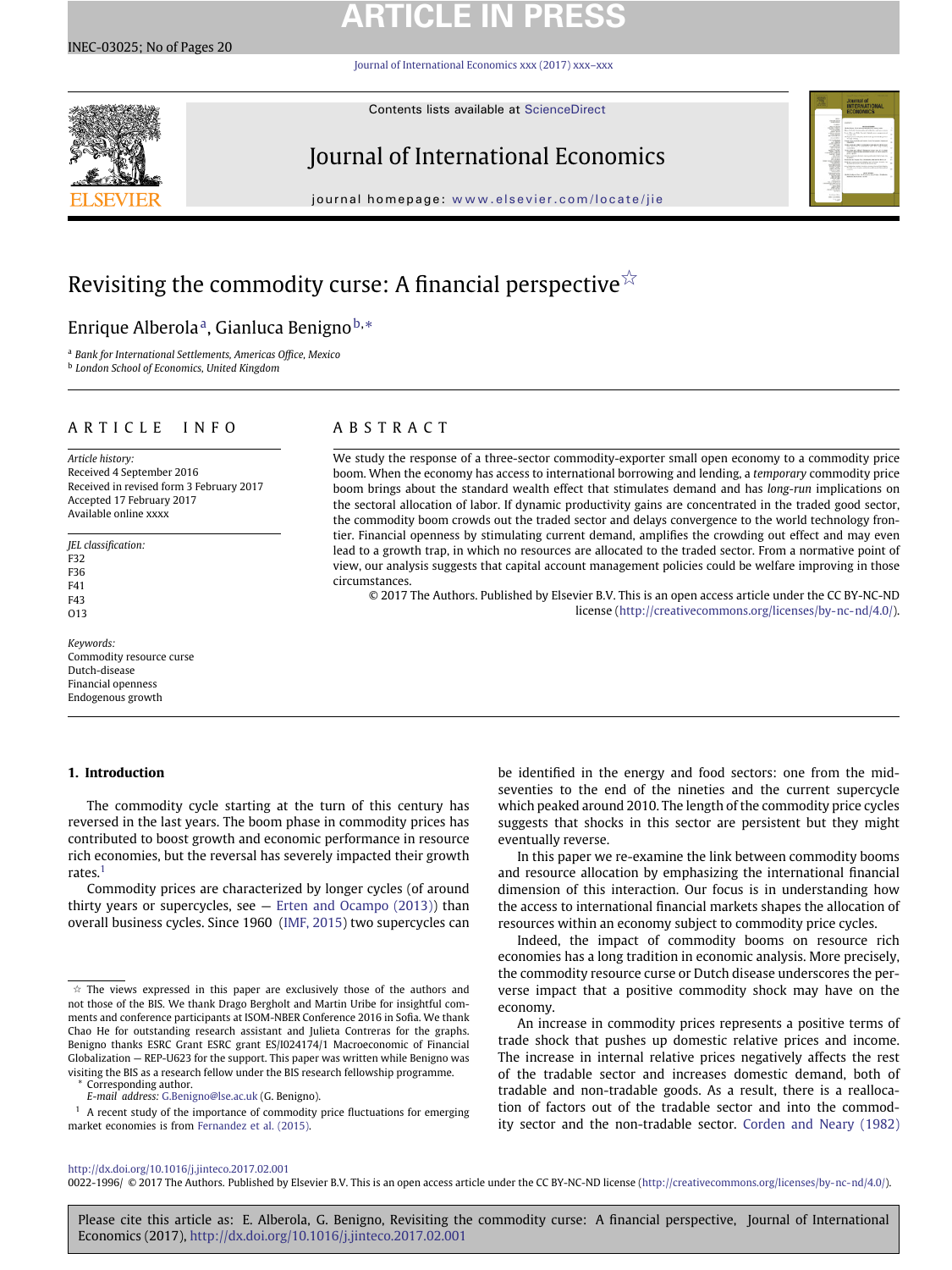## **ARTICLE IN PRESS**

#### 2 *E. Alberola, G. Benigno / Journal of International Economics xxx (2017) xxx–xxx*



#### Relative weight of economic sectors<sup>1</sup> In per cent

<sup>1</sup> Shaded area represents commodity boom periods. <sup>2</sup> Commodity sector includes agriculture and forestry, fishing, mining and quarrying and oil and gas extraction. All when applicable.  $3$  Tradable sector is the sum of commodity and manufacturing sectors. 4 Non-tradables include rest of economy which comprises mainly services: electricity, gas and water; construction and dwelling services, retail, accommodation, communication, transport, storage, courier services, financial services, business services, personal services, government, arts, health care services, defence, real estate. All when applicable. <sup>5</sup> GDP and sectorial GDP valued at basic prices.

<span id="page-1-1"></span>Sources: National data; BIS calculations.

**Fig. 1.** Relative weight of economic sectors.

provided the seminal model to analyze this resource reallocation of factors and the process of de-industrialization in a simple framework.

The deeper meaning of the disease from the commodity booms is that they can also inhibit long term growth. However, absent some form of frictions, this relocation of resources would be entirely efficient and the Dutch disease wouldn't really constitute a "disease". The idea that the manufacturing sector is the driving force of the economy and that de-industrialization can lead to an impoverishment of the country is supported by the notion that resourcerich economies tend to show lower growth rates than economies endowed with few natural resources. For this to happen, there should be differential productivity dynamics among sectors and the sectoral reallocation induced by the commodity shock must hamper the ability to attain the productivity gains from technological development for the economy as a whole. This outcome hinges on two assumptions: i) faster productivity growth in the tradable sector relative to the other sectors of the economy and ii) the presence of (stronger) externalities in the tradable sectors[.2](#page-1-0)

The perception that commodity booms can generate a misallocation of resources that impinges negative on growth is well entrenched and has been present in policy debates in commodity rich economies during the ascending phase of the cycle and, more intensely, when the cycle has reversed.

[Fig. 1](#page-1-1) shows the evolution of sectoral ratios since 2000 for a subset of commodity exporters (shaded areas represent periods of high commodity prices). While the share of the commodity sector relative to total GDP and the rest of the tradable sector increases during the boom period, the ratio of non-traded goods over tradeable suggests a decrease in the relative importance of the traded sector following the recent decline in commodity price. $3$ 

While the reference model of [Corden and Neary \(1982\)](#page--1-3) assumes a financially closed economy (i.e. trade balance is always in equilibrium), the dynamics of external accounts have gathered less attention in the academic literature on commodity shocks. In practice, the concern about the fallout of the commodity cycles has been increased by the evolution of external positions in commodity exporters, which is displayed in [Fig. 2.](#page--1-4)

In a financially open economy, after a positive commodity shock, the exports of tradeable are expected to decline and a higher overall domestic demand of tradeable can be satisfied by higher imports. The trade and current account balances impact is, in principle, undefined as the worsening of the tradable balance could be more than

Please cite this article as: E. Alberola, G. Benigno, Revisiting the commodity curse: A financial perspective, Journal of International Economics (2017), <http://dx.doi.org/10.1016/j.jinteco.2017.02.001>

<span id="page-1-0"></span> $\frac{2}{2}$  The most widespread intuition to explain this outcome is that a large share of the tradable goods is manufactures, which tend to enjoy higher productivity growth, as they are more prone to convey technological progress than other sectors. As a result, a commodity price boom may reduce the ability to grasp the productivity gains from technology and depresses long-term growth. Theoretically, this result is built into models through the introduction of dynamic productivity gains (by spillover, or by a learning-by-doing effect or increasing returns to scale) in the tradable sector of the economy.

<span id="page-1-2"></span><sup>&</sup>lt;sup>3</sup> However, the evidence on Dutch disease is mixed (see [IMF \(2015\),](#page--1-1) box 2.1 for a survey), both on the sectoral reallocation and on long-term growth inhibition. Older studies [\(Spatafora and Warner \(1995\),](#page--1-5) [Bjørnland \(1998\)](#page--1-6) find no evidence of a reduction in manufacturing following the commodity boom, and the latter actually finds that sector benefited in Norway from oil discoveries and high prices. More recent evidence, using more disaggregated data [\(Ismail \(2010\)](#page--1-7) tends to find more support for the reallocation hypothesis. Regarding long term growth, the evidence is elusive, too (see the survey by [Magud and Sosa \(2013\)\)](#page--1-8).